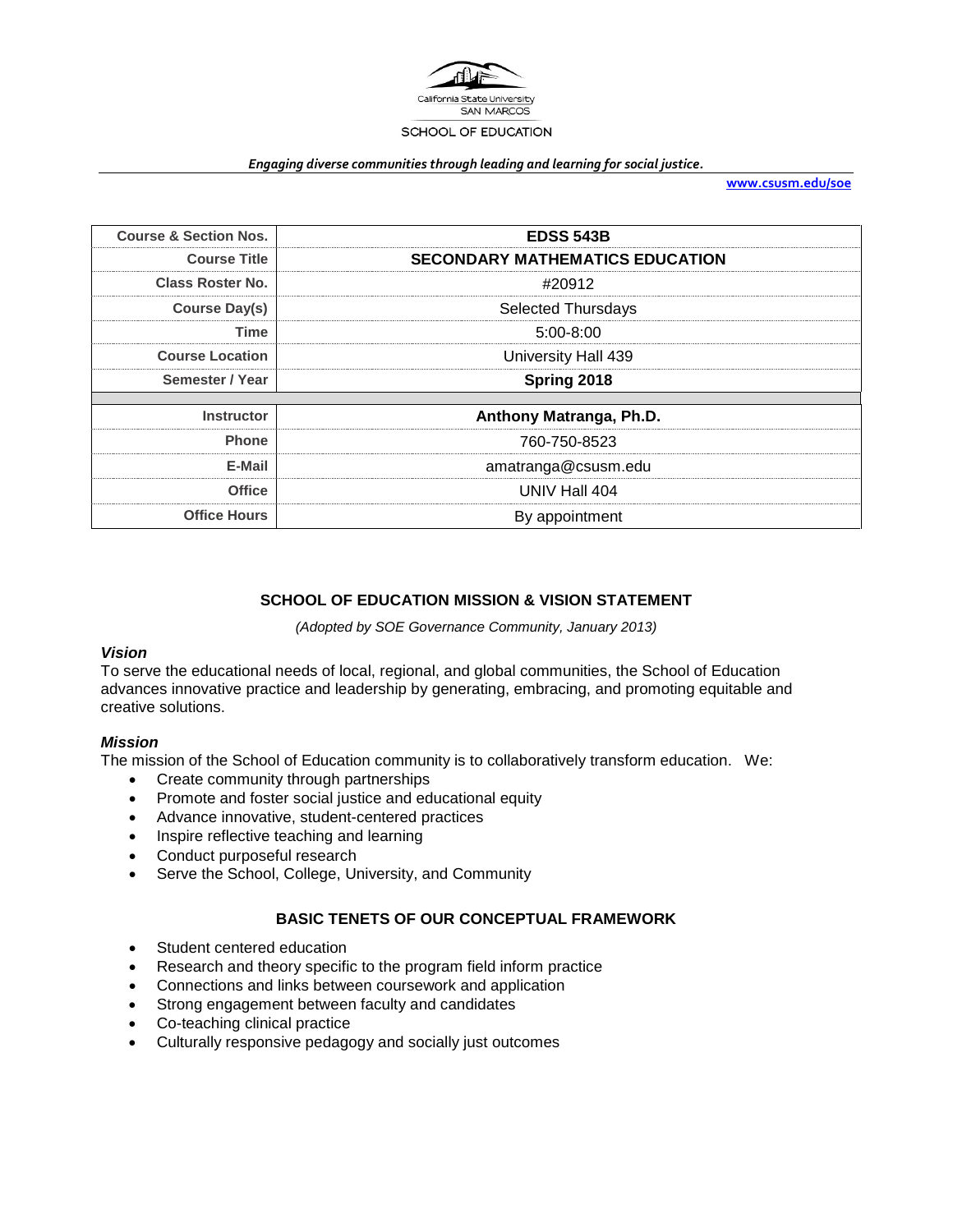# **COURSE DESCRIPTION**

Focuses on developing an understanding of theory, methodology, and assessment of Mathematics in integrated and inclusive secondary classrooms: Part B.

### **Course Prerequisites**

Admission to the Single Subject Credential Program and EDSS 543A.

## **Course Objectives**

Learning to teach mathematics is a career-long inquiry. Thus, you must expect that this course, in concurrence with your clinical practice, will only begin your education in learning how to teach mathematics. In concordance with this challenge, this course is intentionally focused on developing professionals in the field of secondary mathematics education. The course is but one stage in what I hope will be a continuing evolution for you as a mathematics teacher; learning to teach mathematics well will be the work of your career.

Specifically, the foci of this course are to: (1) developing an understanding of current practices in teaching mathematics, best practices in teaching mathematics, and the ways in which these practices intersect and conflict; (2) learning to teach problem-solving; and (3) experiencing and practicing how to teach for mathematical understanding through engaging students in practices of a mathematician (CCSS-M SMPs).

Enfolded into this course will be learning about children's mathematical ways of thinking and operating, creating a classroom environment that promotes the investigation and growth of mathematical ideas, developing strategies to ensure the success of all students in multi-cultural, heterogeneous settings, consideration of curriculum development, and the ongoing formation of a personal theory of mathematics teaching and learning.

## **Unique Course Requirements**

Observation and participation in the public schools, including collaborative planning with teachers.

# **Credit Hour Policy Statement**

Per the University Credit Hour Policy, students are expected to spend a minimum of two hours outside of the classroom each week for each unit of credit engaged in learning.

# **REQUIRED TEXTS, MATERIALS AND ACCOUNTS**

Ray, M. (2013). Powerful Problem Solving: Activities for sense making with the Mathematical Practices. Heinemann.

# **COURSE LEARNING OUTCOMES**

Teacher Candidates will be required to complete the edTPA exam and complete critical assessment tasks- specific assignments for this course. It is the teacher candidates' responsibility to understand expectations and complete assignments by stated due dates.

# **Authorization to Teach English Learners**

This credential program has been specifically designed to prepare teachers for the diversity of languages often encountered in California public school classrooms. The authorization to teach English learners is met through the infusion of content and experiences within the credential program, as well as additional coursework. Candidates successfully completing this program receive a credential with authorization to teach English learners. *(Approved by CCTC in SB 2042 Program Standards, August 02)*

# **Teacher Performance Expectation (TPE) Competencies**

The course objectives, assignments, and assessments have been aligned with the CTC standards for Single Subject Credential. This course is designed to help teachers seeking a California teaching credential to develop the skills, knowledge, and attitudes necessary to assist schools and district in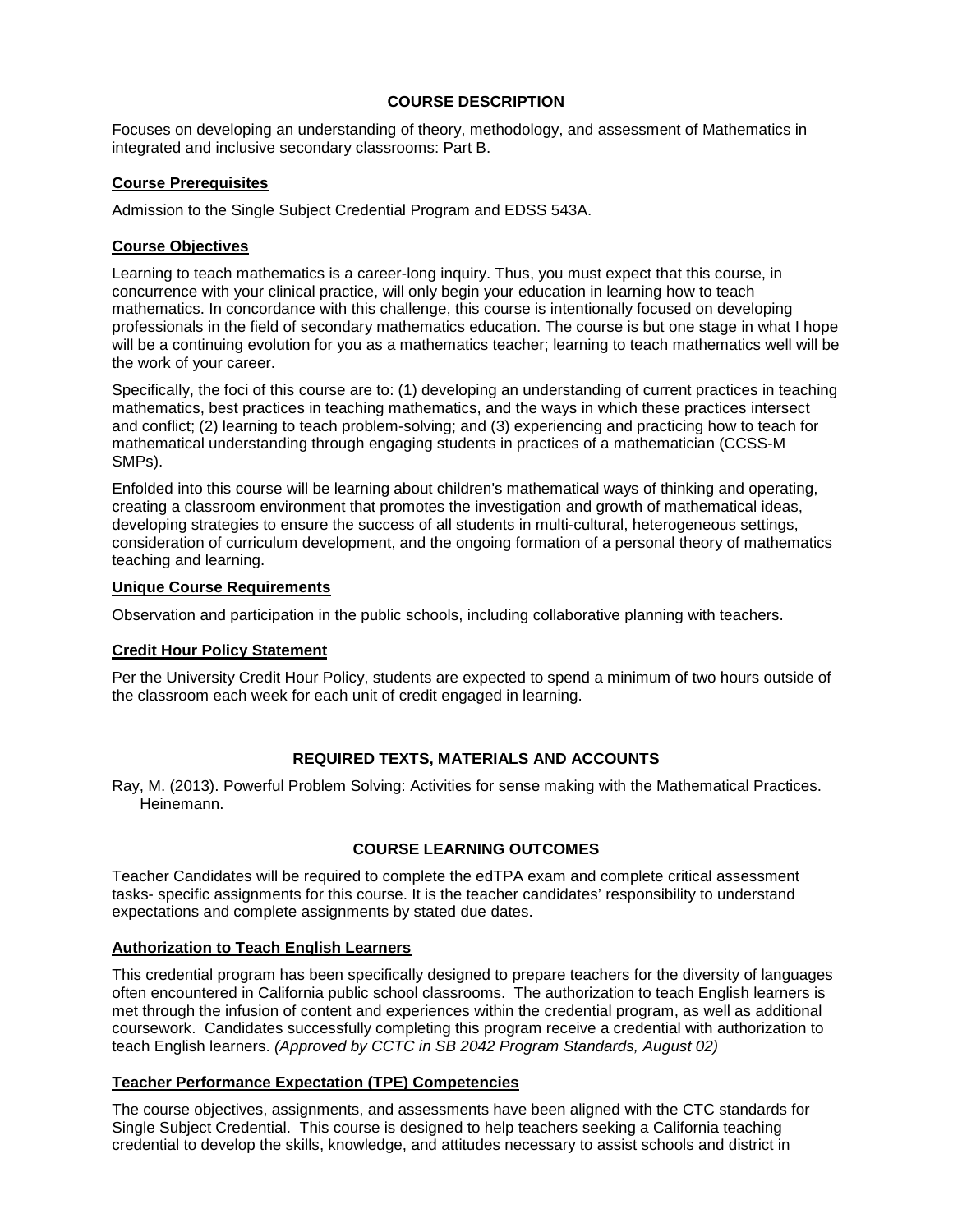implementing effective programs for all students. The successful candidate will be able to merge theory and practice in order to realize a comprehensive and extensive educational program for all students. You will be required to formally address the following TPEs in this course:

| <b>TPE</b>                                                              | How assessed       |
|-------------------------------------------------------------------------|--------------------|
| TPE 1B - Subject-Specific Pedagogical Skills for Single Subject         | Lesson Study Cycle |
| <b>Teaching Assignments</b>                                             |                    |
| Understands and uses the state-adopted academic content                 |                    |
| standards                                                               |                    |
| Develops planning instruction that addresses the standards              |                    |
| Consistently demonstrates the ability to teach to the standards         |                    |
| TPE 2: Monitoring Student Learning During Instruction                   | Lesson Study Cycle |
| Uses progress monitoring during instruction to inform instruction       |                    |
| Pace and re-teach content based on assessment evidence                  |                    |
| Anticipate, check for and address common misunderstandings              |                    |
| <b>TPE 4: Making Content Accessible</b>                                 | Lesson Study Cycle |
| States in every lesson plan the State standards                         |                    |
| Uses activities and materials that support stated objectives            |                    |
| Uses multiple ways to reinforce the content of the standard             |                    |
| Follows a logical, sequence of instruction in the lesson plan           |                    |
| <b>TPE 5 - Student Engagement</b>                                       | Lesson Study Cycle |
| Ensures students understand the objective of the lesson                 |                    |
| Actively involves students with the lesson                              |                    |
| Uses a variety of strategies to involve the students and increase their |                    |
| understanding of the lessons objectives                                 |                    |
|                                                                         |                    |
| TPE 6c - Developmentally Appropriate Practices in Grades 9-12           | Lesson Study Cycle |
| Understanding important characteristics of the learners                 |                    |
| Designing instructional activities                                      |                    |
| Providing developmentally appropriate educational experiences           |                    |
| TPE 7 - Teaching English Learners                                       | Lesson Study Cycle |
| Applies pedagogy for comprehensive instruction of English learners      |                    |
| Knows and can apply instruction for English Language development        |                    |
| Draws upon information about students' backgrounds to build new         |                    |
| knowledge                                                               |                    |
|                                                                         |                    |
| <b>TEP 8 Learning about Students</b>                                    |                    |
| Using formal and informal methods, they assess students' prior          | Lesson Study Cycle |
| mastery of academic language abilities, content knowledge, and          |                    |
| skills.                                                                 |                    |
|                                                                         |                    |
| Through interpersonal interactions, they learn about students'          |                    |
| abilities, ideas, interests and aspirations.                            |                    |
|                                                                         |                    |
| They understand how multiple factors, including gender and health,      |                    |
| can influence students' behavior.                                       |                    |
|                                                                         |                    |
| <b>TPE 9 - Instructional Planning</b>                                   | Lesson Study Cycle |
| Establishing academic learning goals                                    |                    |
| Connecting academic content to the students backgrounds, needs,         |                    |
| and abilities                                                           |                    |
| Selecting strategies/activities/materials/resources                     |                    |
| <b>TPE 10 - Instructional Time</b>                                      | Lesson Study Cycle |
| Appropriately allocates instructional time to maximize student          |                    |
| achievement                                                             |                    |
| Effectively and efficiently maximizes instructional time through        |                    |
| management based on reflection and consultation                         |                    |
| Adjusts the use of instruction time to optimize learning opportunities  |                    |
|                                                                         |                    |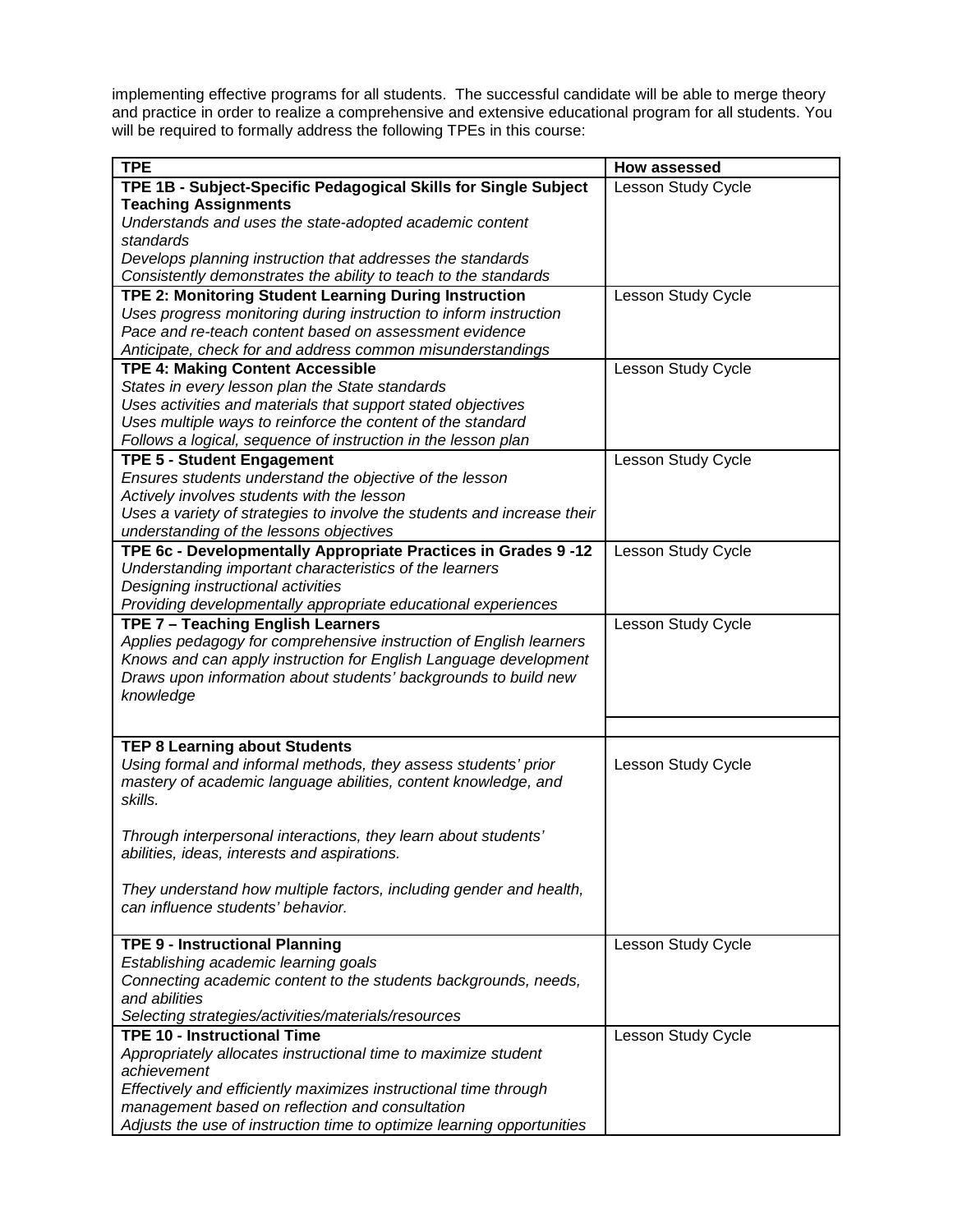## **Teacher Performance Assessment**

Beginning July 1, 2008 all California credential candidates must successfully complete a state-approved Teacher Performance Assessment (TPA), as part of the credential program of preparation. During the 2015-16 academic year the CSUSM Single Subject credential program will use the edTPA (Educative Teacher Performance Assessment).

## **edTPA**

Beginning in fall 2015, for newly entering initial candidates, the CSUSM assessment system is the edTPA. To assist with your successful completion of the edTPA, a capstone class is part of your curriculum. In this class edTPA related questions and logistical concerns are addressed. Additional support materials are available on the edTPA website: http://www.edtpa.com/PageView.aspx?f=GEN\_Candidates.html

Additionally, to support your success in your credential program and with TPA, SOE classes use common pedagogical language, lesson plans (lesson designs), and unit plans (unit designs).

## **Expected Dispositions for the Education Profession**

Education is a profession that has, at its core, certain dispositional attributes that must be acquired and developed. Teaching and working with learners of all ages requires not only specific content knowledge and pedagogical skills, but positive attitudes about multiple dimensions of the profession. The School of Education has identified six dispositions that must be evident in teacher candidates: social justice and equity, collaboration, critical thinking, professional ethics, reflective teaching and learning, and life-long learning. These dispositions have observable actions that will be assessed throughout the preparation program. For each dispositional element, there are three levels of performance - *unacceptable*, *initial target*, and *advanced target*. The description and rubric for the three levels of performance offer measurable behaviors and examples.

The assessment is designed to provide candidates with ongoing feedback for their growth in professional dispositions and includes a self-assessment by the candidate. The dispositions and rubric are presented, explained and assessed in one or more designated courses in each program as well as in clinical practice. Based upon assessment feedback candidates will compose a reflection that becomes part of the candidate's Teaching Performance Expectation portfolio. Candidates are expected to meet the level of *initial target* during the program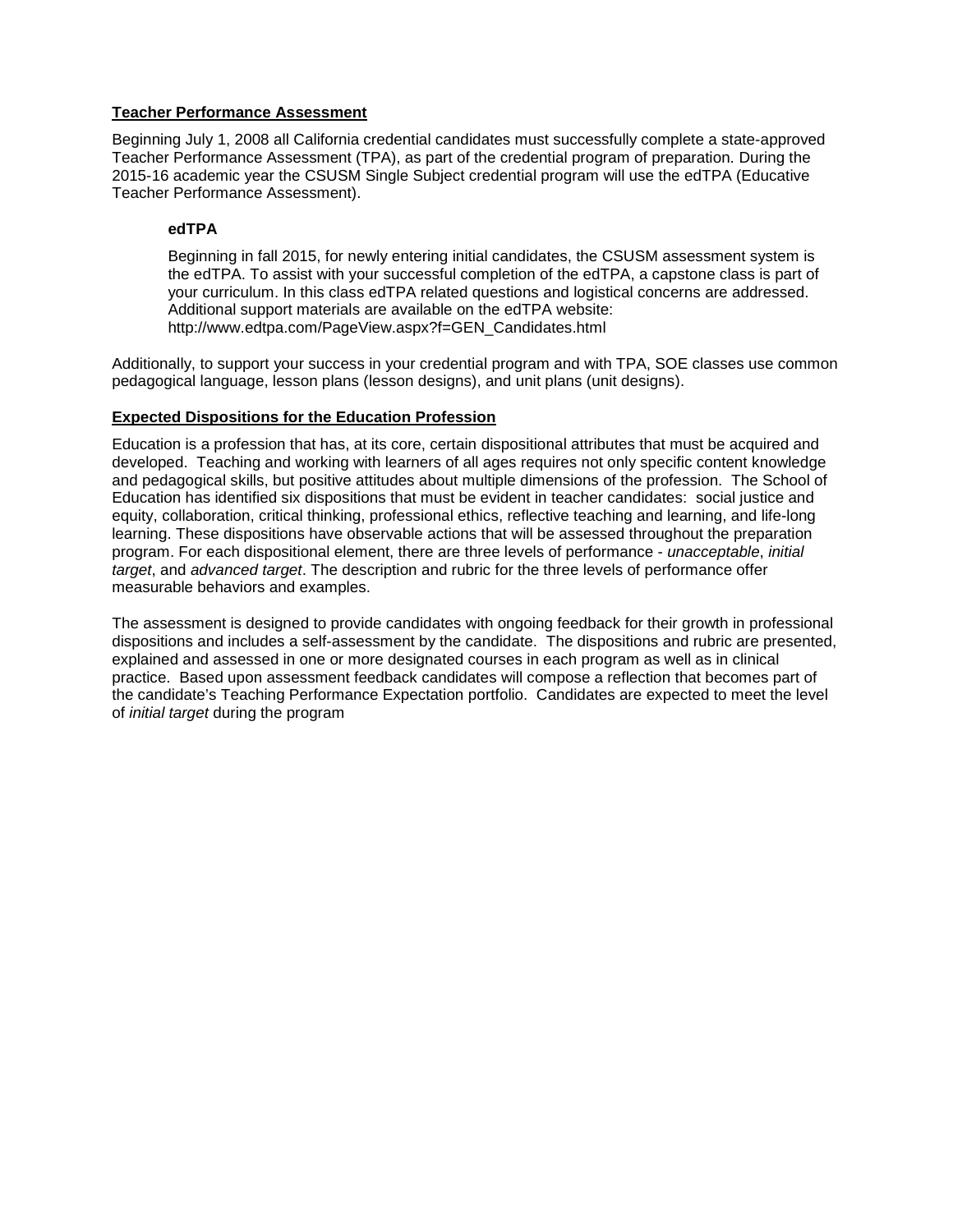# **SCHEDULE/COURSE OUTLINE**

| <b>Date</b>                        | <b>Topics/Activities*</b>                                                                    | <b>Assignment to be completed</b><br>by the specified date                                          |
|------------------------------------|----------------------------------------------------------------------------------------------|-----------------------------------------------------------------------------------------------------|
| Session 1<br>1/25<br>4:15-7:00     | Course Introduction<br>Lesson Study part A (Doing Math)<br>Understanding the problem         | Weekly Journal (Due Sunday after<br>session 1)                                                      |
| Session 2<br><b>Group Meetings</b> | Lesson Study part B (Lesson Planning)<br><b>Guess and Check</b><br>Solve a simpler problem   | <b>Personalized project topics</b><br>Weekly Journal (Due Sunday after<br>session 2)                |
| Session 3<br>2/8<br>5:00-8:30      | Lesson Study part C (Teaching<br>Demos)<br>Make a table<br>Look at cases                     | Solution to PoW #1 posted to<br>google docs<br>Weekly Journal (Due Sunday after<br>session 3)       |
| Session 4<br>2/22<br>5:00-8:00     | Lesson Study part D (Analyze Results)<br>Use logical reasoning<br>Change the representation  | Provide feedback to your peers'<br>work on PoW #1<br>Weekly Journal (Due Sunday after<br>session 4) |
| Session 5<br>3/1<br>5:00-8:00      | Lesson Study part A (Doing Math)<br>Make a mathematical model<br>Work backwards<br>$\bullet$ | Weekly Journal (Due Sunday after<br>session 5)                                                      |
| Session 6<br><b>Group Meetings</b> | Lesson Study part B (Lesson Planning)<br>Plan and reflect<br>Get unstuck                     | Solution to PoW #2 posted to<br>google docs<br>Weekly Journal (Due Sunday after<br>session 6)       |
| Session 7<br>3/15<br>5:00-8:00     | Lesson Study part C (Teaching<br>Demos)<br>Play<br>Wonder                                    | Provide feedback to your peers'<br>work on PoW #2<br>Weekly Journal (Due Sunday after<br>session 7) |
| Session 8<br>4/5<br>5:00-8:00      | Lesson Study part D (Analyze Results)<br>Putting it all together                             | <b>Personalized Project</b><br>Weekly Journal (Due Sunday after<br>session 8)                       |
| Session 9<br>4/19<br>5:00-8:00     | Lesson Study part C (Group<br>Presentations)                                                 | Solution to PoW #3 posted to<br>google docs<br>Weekly Journal (Due Sunday after<br>session 9)       |
| Session 10<br>5/10<br>5:00-8:00    | Course reflection/Plans for moving<br>forward                                                | Provide feedback to your peers'<br>work on PoW #3                                                   |

*\*The above is a tentative schedule of assignments. Based on the issues that arise during the course, additional readings and resources will be provided.*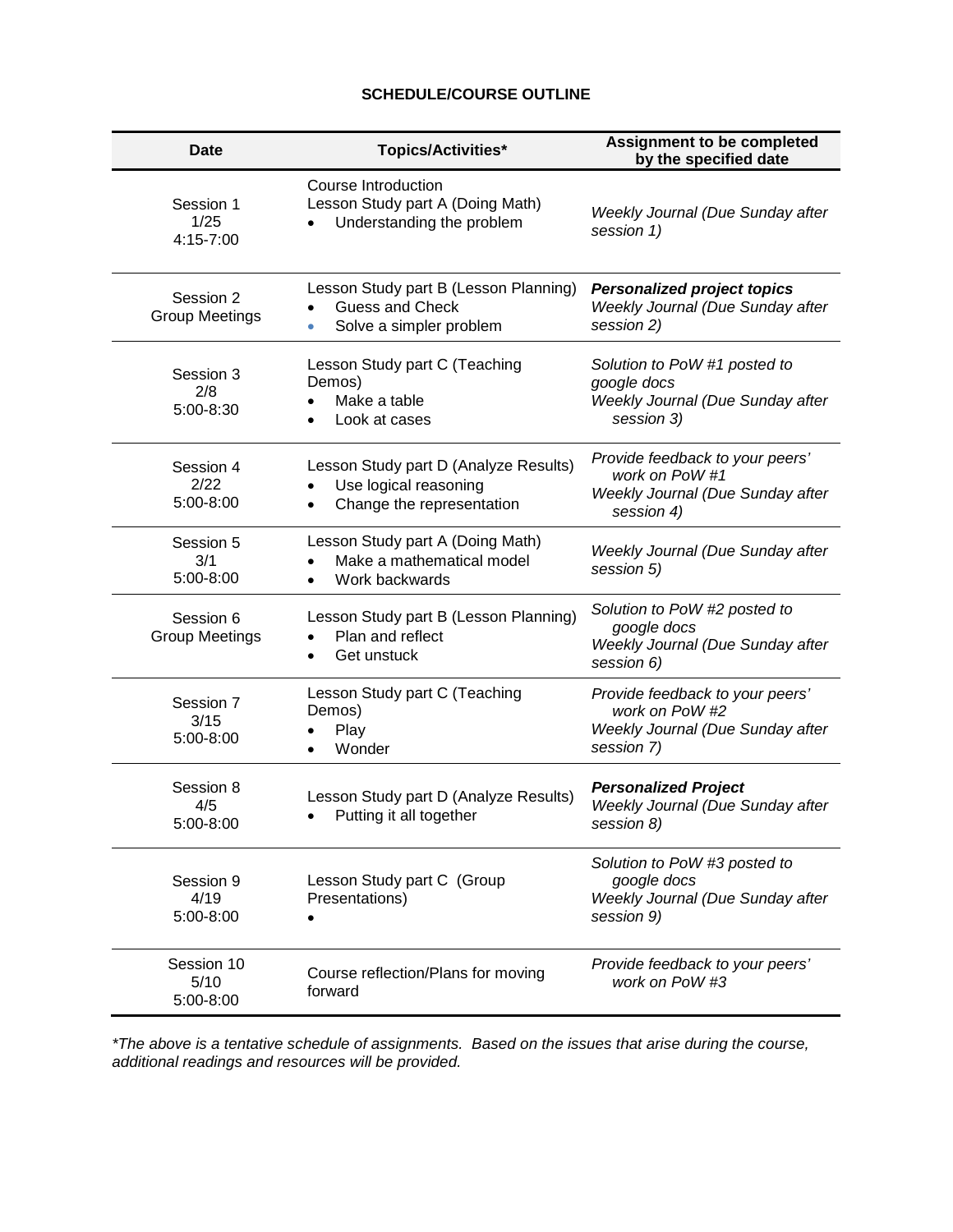# **COURSE ASSIGNMENT DESCRIPTIONS**

*1*. *Lesson Study Cycles (50%)* – You will participate in two lesson study cycles where you (a) do math with your peers and present your solution/learning to our class, (b) develop with your peers a lesson plan that uses the problem from part a, (c) teach the lesson to our class, (d) teach the lesson in your clinical practice, and then (e) debrief about the lesson and analyze student work with your peers during class. Deliverables for the lesson study will be:

a. Evidence of solving the PoW multiple ways

- b. A research question
- c. Observation notes
- d. Planning/Instructional/Assessment Commentary (Each group will submit one of each)
- e. Analysis of student work and description of emerging categories in student thinking
- f. 1-2 page reflection that responds to your groups research question

*2. Personalized Project (20%)* – This assignment is designed to empower you as a teacher. Each site has its individual strengths and challenges. Others may impose what they believe you need but ultimately you are the one guiding 180 or more students throughout the year. In this assignment, you will find one area that is a challenge and come up with a plan to work towards making things better.

3. *Weekly Journal Entries* (20%)– Following each class session, you will write at least a 1 page (single spaced) reflection about your learning during the week. You will document at least 1 thing your learned, 1 thing that surprised you, and 1 thing you are still curious about.

4. Online problem solving (10%) – This term you will solve three challenging PoWs (Due wee 3, 6, and 9) post your solutions to google doc, and then provide feedback in google docs to two of your peers' work for each PoW.

## **Personalized Project**

**Task:** Identify an aspect of your practice that you would like to improve upon. Research possible solutions and create a measurable action plan. Implement your plan, collect data and reflect. **Purpose:** Each site poses its own challenges. There is an abundance of research that addresses how students learn and what you should do as an educator in various situations. Teaching is complex in that there are a variety of variables that define success. You will be exposed to many professional developments throughout your career however, knowing is different than doing. This is your opportunity to focus on one aspect of your practice and making a difference in something you believe is a crucial aspect of your teaching. We cannot be simply lifelong learners but rather lifelong doers.

*Details:* Identify an aspect of your practice that you would like to improve or change. Investigate the existing research (3-4 research articles) and come up with a plan.

*Report:* The report should be 2-3 pages with evidence supporting the progress toward your goal. This might include student work, pictures or data.

*Grading:* Worth 25 points, awarded for completion of the specifics of the task, and the quality of the response. A grade of *B* will be awarded for completing the task; an *A* for doing so exceptionally well, and a *C* for partial completion.

#### **Grading Standards**

According to the *CSUSM Course Catalog*, each grade means that student performance has been:

- **A** at the highest level, showing sustained excellence in meeting all course objectives and exhibiting an unusual degree of intellectual initiative.
- **B** at a high level, showing consistent and effective achievement in meeting course objectives.
- **C** at an adequate level, meeting the basic objectives of the course.
- **D** less than adequate, meeting only the minimum course requirements.
- **F** such that minimum course requirements have not been met.

#### **Final Exam Statement**

There will be no final exam.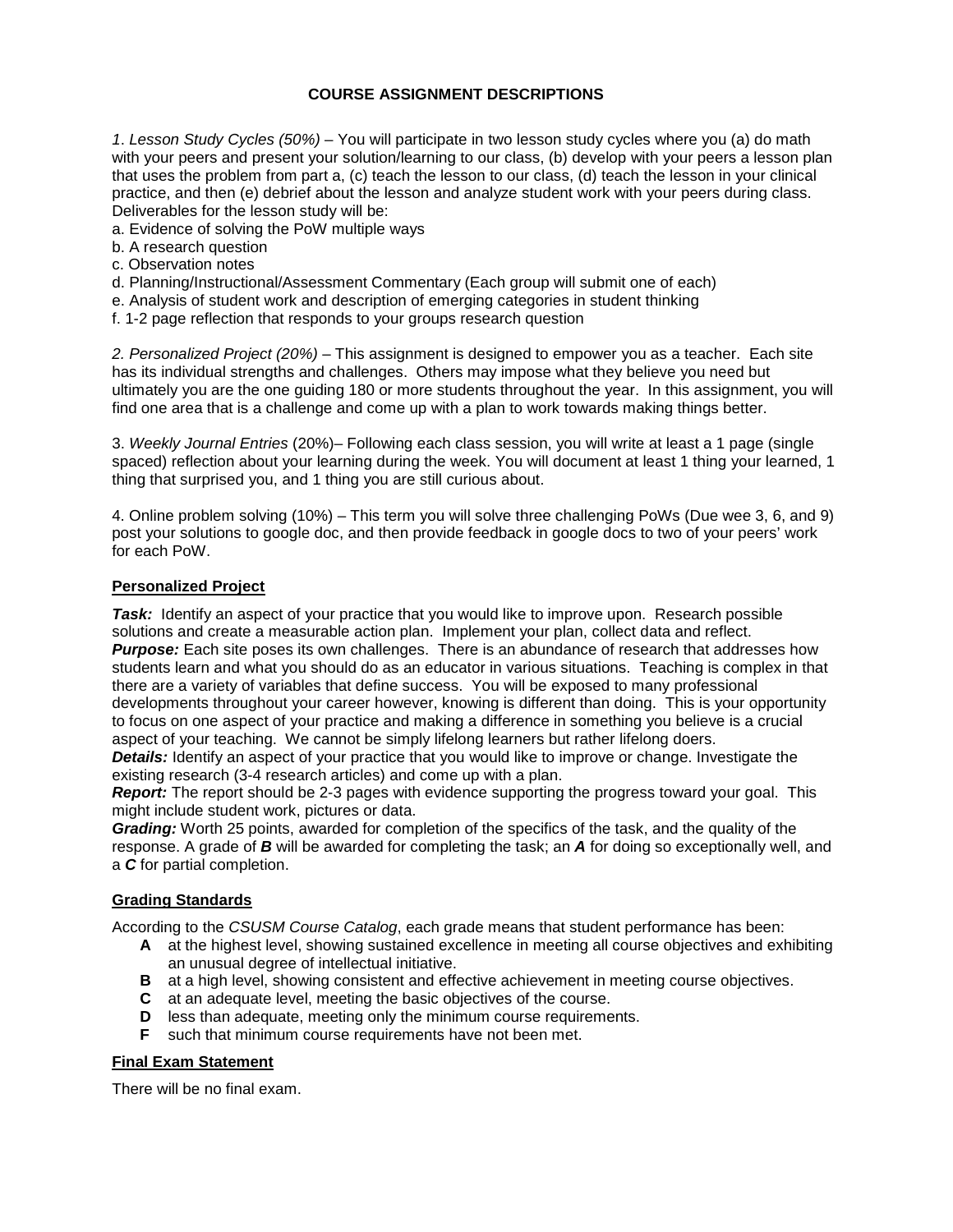# **School of Education/Course Attendance Policy**

Due to the dynamic and interactive nature of courses in the School of Education, all candidates (course participants) are expected to attend all classes and participate actively. At a minimum, candidates (course participants) must attend more than 80% of class time, or s/he may not receive a passing grade for the course at the discretion of the instructor. Individual instructors may adopt more stringent attendance requirements. Should the candidate (course participants) have extenuating circumstances, s/he should contact the instructor as soon as possible. *(Adopted by the COE Governance Community, December, 1997).*

You are expected to inform the instructor *prior* to an absence.

## **Policy on Late/Missed Work**

Make *prior arrangements* with the instructor for work to be submitted late.

# **GENERAL CONSIDERATIONS**

## **CSUSM Academic Honesty Policy**

Students will be expected to adhere to standards of academic honesty and integrity, as outlined in the Student Academic Honesty Policy. All assignments must be original work, clear and error-free. All ideas/material that are borrowed from other sources must have appropriate references to the original sources. Any quoted material should give credit to the source and be punctuated accordingly.

Academic Honesty and Integrity: Students are responsible for honest completion and representation of their work. Your course catalog details the ethical standards and penalties for infractions. There will be zero tolerance for infractions. If you believe there has been an infraction by someone in the class, please bring it to the instructor's attention. The instructor reserves the right to discipline any student for academic dishonesty, in accordance with the general rules and regulations of the university. Disciplinary action may include the lowering of grades and/or the assignment of a failing grade for an exam, assignment, or the class as a whole.

Incidents of Academic Dishonesty will be reported to the Dean of Students. Sanctions at the University level may include suspension or expulsion from the University.

Refer to the full Academic Honesty Policy at: [http://www.csusm.edu/policies/active/documents/Academic\\_Honesty\\_Policy.html](http://www.csusm.edu/policies/active/documents/Academic_Honesty_Policy.html)

# **Plagiarism**

As an educator, it is expected that each candidate (course participant) will do his/her own work, and contribute equally to group projects and processes. Plagiarism or cheating is unacceptable under any circumstances. If you are in doubt about whether your work is paraphrased or plagiarized see the Plagiarism Prevention for Students website [http://library.csusm.edu/plagiarism/index.html.](http://library.csusm.edu/plagiarism/index.html) If there are questions about academic honesty, please consult the University catalog.

#### **Students with Disabilities Requiring Reasonable Accommodations**

Students with disabilities who require reasonable accommodations must seek approval for services by providing appropriate and recent documentation to the Office of Disability Support Services (DSS). This office is in Craven Hall 4300, contact by phone at (760) 750-4905, or TTY (760) 750-4909. Students authorized by DSS to receive reasonable accommodations should meet with their instructor during office hours. Alternatively, in order to ensure confidentiality, in a more private setting.

#### **All University Writing Requirement**

All CSU students must demonstrate competency in writing skills as a requirement for graduation. At California State University San Marcos, students complete the graduation writing assessment through the All-University Writing Requirement. This requirement mandates that every course at the University must